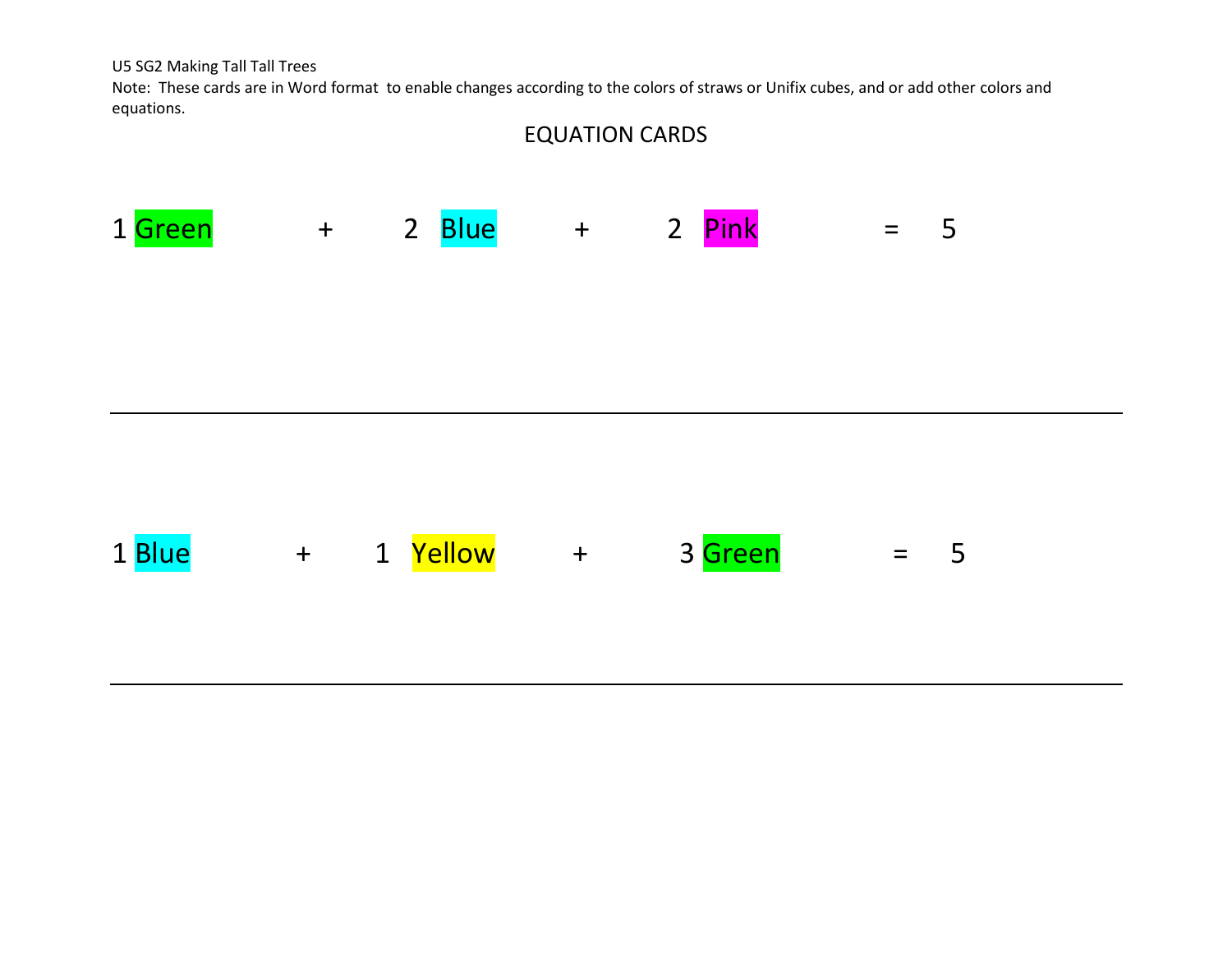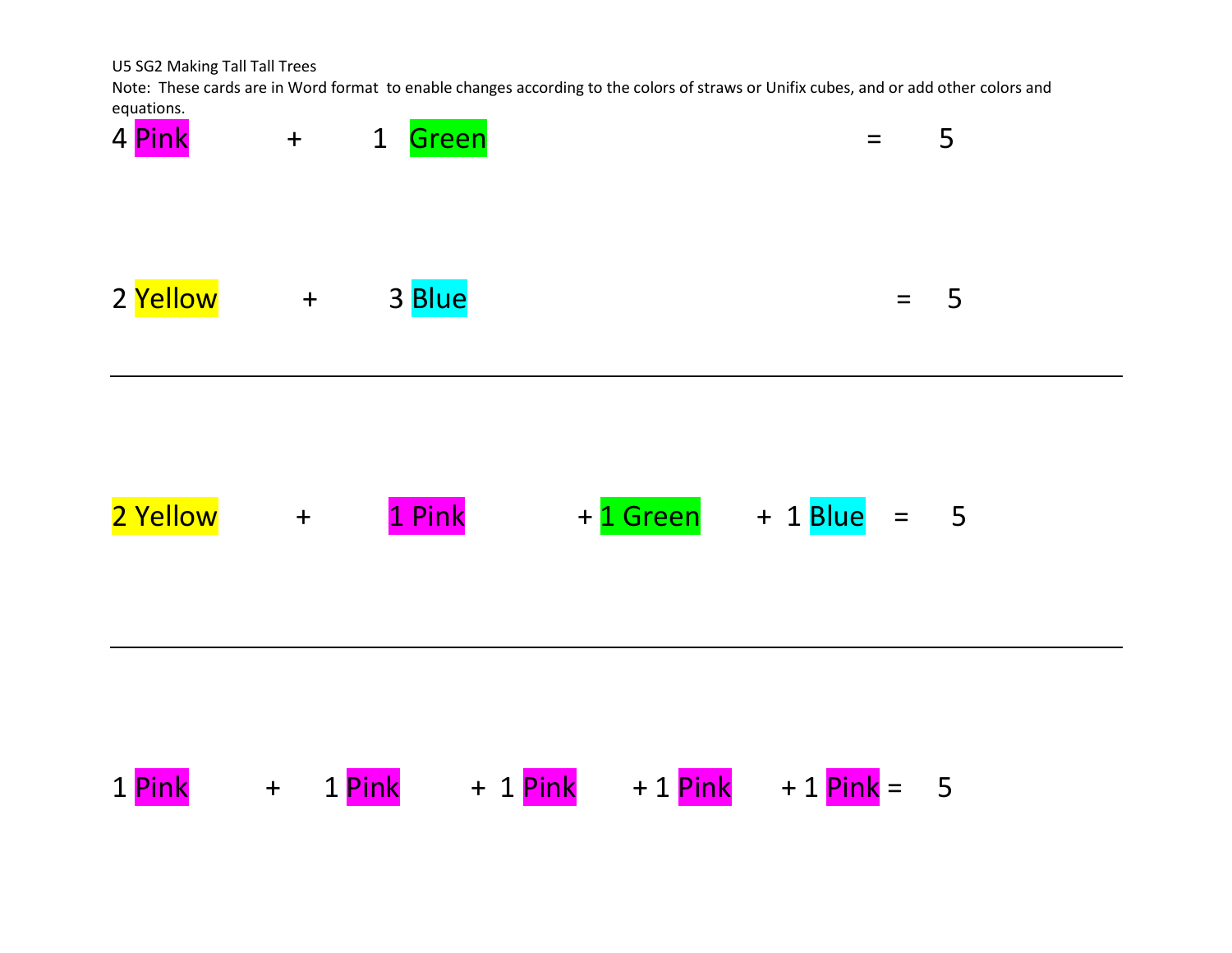| 3 Blue                        | $+$   | 1 Green               | + 1 Blue       | 5<br>$=$                        |  |
|-------------------------------|-------|-----------------------|----------------|---------------------------------|--|
| 1 Pink                        | $\pm$ | 3 Yellow              | 1 Green<br>$+$ | $\overline{\phantom{0}}$<br>$=$ |  |
| 2 <sup>7</sup><br><b>Blue</b> | $+$   | $\mathbf{1}$<br>Green | 1 Pink<br>$+$  | 5<br>$=$                        |  |